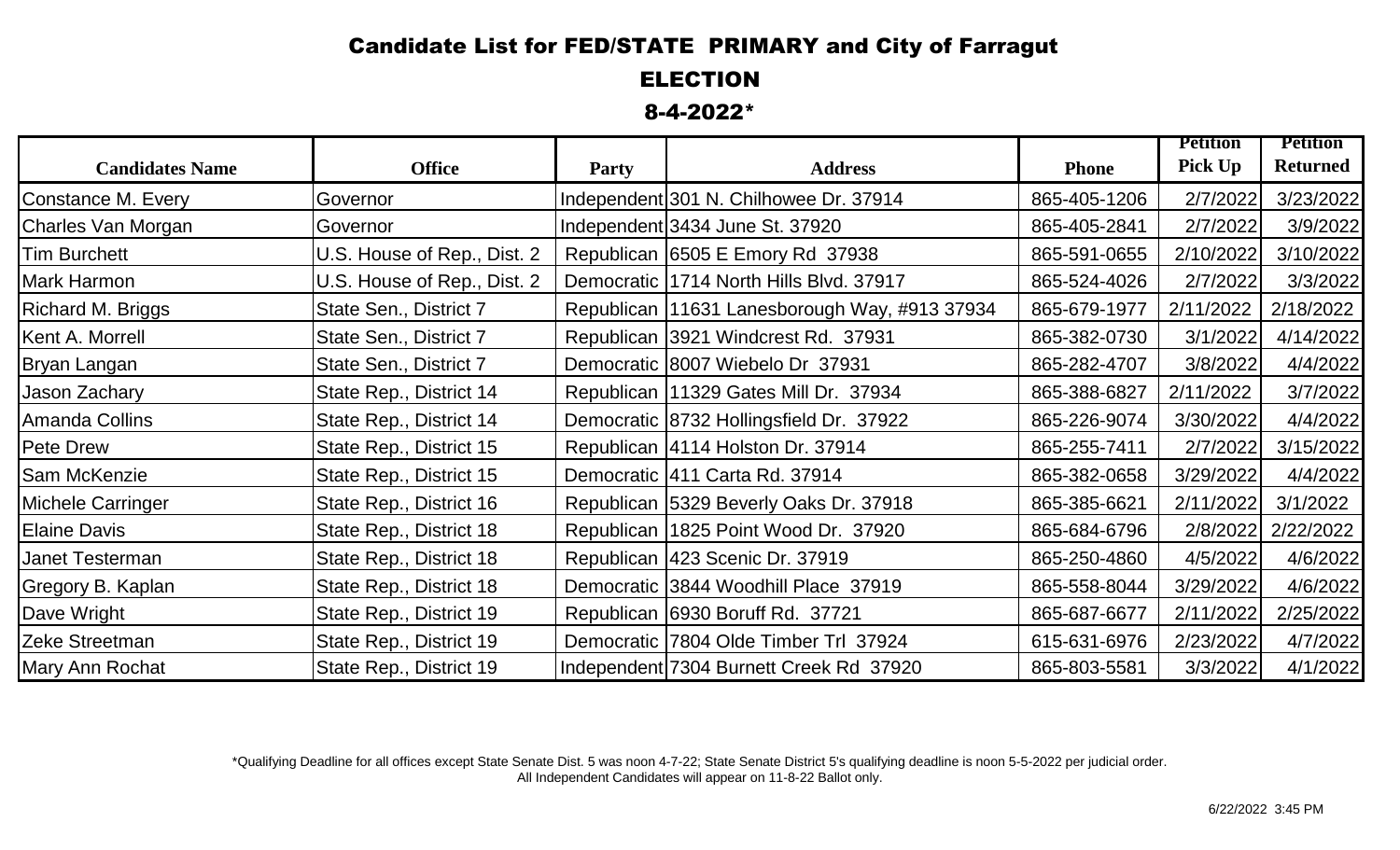## Candidate List for FED/STATE PRIMARY and City of Farragut

ELECTION

8-4-2022\*

|                        |                            |              |                                                       |              | <b>Petition</b> | <b>Petition</b> |
|------------------------|----------------------------|--------------|-------------------------------------------------------|--------------|-----------------|-----------------|
| <b>Candidates Name</b> | <b>Office</b>              | <b>Party</b> | <b>Address</b>                                        | <b>Phone</b> | <b>Pick Up</b>  | <b>Returned</b> |
| <b>Justin Lafferty</b> | State Rep., District 89    |              | Republican   1509 Meeting House Rd. 37931             | 865-300-9534 | 2/11/2022       | 2/25/2022       |
| M. D. Dotson           | State Rep., District 89    |              | Democratic 3300 Cliffbranch Ln 37931                  | 423-303-6380 | 2/8/2022        | 3/16/2022       |
| David "Pozy" Poczobut  | State Rep., District 90    |              | Republican 225 Cairn Cir. Apt 74A 37923               | 865-300-4711 | 3/30/2022       | 4/4/2022        |
| Gloria Johnson         | State Rep., District 90    |              | Democratic 1509a North 4th Avenue 37917               | 865-660-9800 | 3/3/2022        | 4/1/2022        |
| Tim Hutchison          | State Exec. Man, Dist. 5   |              | Republican 5817 Attleboro Dr. 37849                   | 865-659-5555 | 4/5/2022        | 4/6/2022        |
| <b>Scott Smith</b>     | State Exec. Man, Dist. 5   |              | Republican   721 Irwin Dr., Powell 37849 - Cert. Copy | 865-643-4567 | 2/17/2022       | 3/17/2022       |
| Jack Vaughan           | State Exec. Man, Dist. 5   |              | Democratic 731 Morgan St. #2 37917                    | 865-320-3680 | 2/7/2022        | 3/29/2022       |
| <b>Brian Hornback</b>  | State Exec. Man, Dist. 6   |              | Republican 9706 Timber Oaks Ct. 37922                 | 865-607-1108 | 2/23/2022       | 3/25/2022       |
| Sam Maynard            | State Exec. Man, Dist. 6   |              | Republican 3311 Gillenwater Dr. 37917                 | 865-637-7053 | 4/1/2022        | 4/6/2022        |
| <b>Randy Pace</b>      | State Exec. Man, Dist. 6   |              | Republican 554 Valley Hill Ln. 37922                  | 609-760-5394 | 3/10/2022       | 3/16/2022       |
| <b>Mark Siegel</b>     | State Exec. Man, Dist. 6   |              | Democratic 3827 Glenfield Dr. 37919                   | 865-546-2221 | 2/15/2022       | 3/22/2022       |
| <b>Jane Chedester</b>  | State Exec. Woman, Dist. 6 |              | Republican   7336 Antoinette Way #209 37919           | 865-805-5790 | 3/2/2022        | 4/1/2022        |
| Sylvia S. Woods        | State Exec. Woman, Dist. 6 |              | Democratic   412 E. Moody Ave. 37920                  | 865-577-7460 | 2/7/2022        | 3/23/2022       |
| Leonard "Doc" Brown    | State Exec. Man, Dist. 7   |              | Republican 2253 Lucado Way 37909                      | 865-300-8336 | 3/25/2022       | 4/5/2022        |
| <b>Rob Gray</b>        | State Exec. Man, Dist. 7   |              | Republican   7522 Willowcreek Pointe Ln. 37931        | 865-654-1492 | 2/7/2022        | 4/6/2022        |
| Kent A. Morrell        | State Exec. Man, Dist. 7   |              | Republican 3921 Windcrest Rd. 37931                   | 865-382-0730 | 2/22/2022       | 3/7/2022        |
| <b>Wayne Sellars</b>   | State Exec. Man, Dist. 7   |              | Republican   11628 Georgetowne Dr. 37934              | 865-966-6486 | 2/11/2022       | 4/4/2022        |
| Dennis B. Francis      | State Exec. Man, Dist. 7   |              | Democratic   12538 Rivendell Way 37922                | 865-777-1409 | 2/16/2022       | 4/4/2022        |